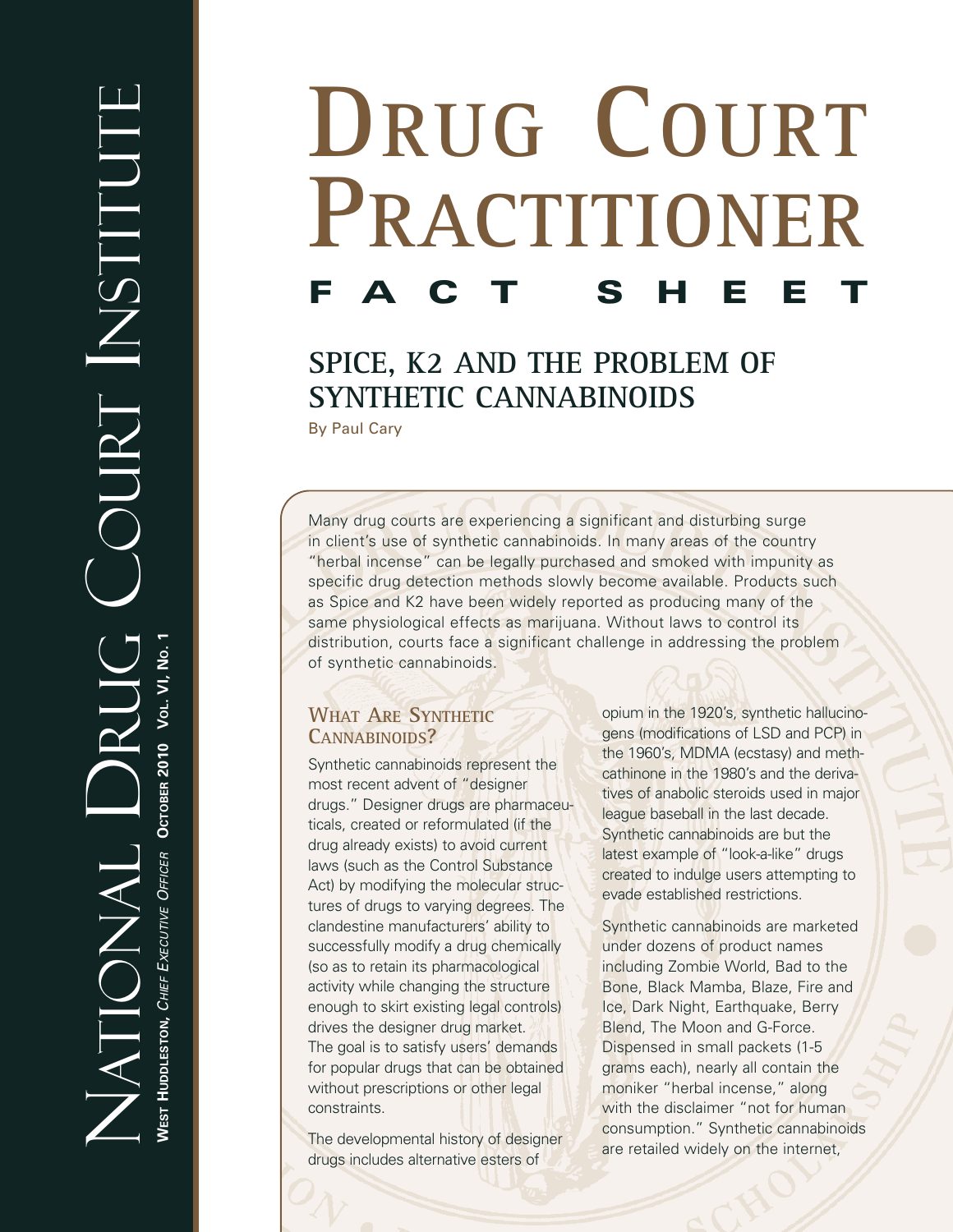through "head" shops, alternative medicine stores, and can even be purchased on eBay. While the content of each product is unique, all of these products contain differing varieties of herbs and other botanicals. The list below is typical:

- *•* **Canavalia rosea:** *commonly known as beach bean or bay bean – vine found in tropical and subtropical beach dunes*
- *•* **Nymphaea caerulea:** *also known as Blue Egyptian water lily*
- *•* **Scutellaria nana:** *perennial herb also known as Dwarf skullcap*
- *•* **Pedicularis densiflora:** *known commonly as Indian warrior – a perennial herb*
- *•* **Leonotis leonurus:** *also known as Lion's Tail and Wild Dagga – a perennial shrub native to southern Africa*
- *•* **Zornia latifolia:** *a perennial herb*
- *•* **Nelumbo nucifera:** *known by a number of names including Indian Lotus, or simply Lotus – aquatic perennial commonly found in China*
- *•* **Leonurus sibiricus:** *commonly called Honeyweed or Siberian motherwort, herbaceous plant native to Asia*

While some of these plant species can produce mild psychoactive or hallucinating effects if consumed, the significant marijuana-like effects are not associated with the plant materials themselves. The dried/crushed/chopped botanicals are sprayed with a liquid form of synthetic cannabinoids, thus greatly enhancing their potency and creating the classic marijuana "high" when the herbal incense is smoked.

These synthetic cannabinoids go by such innocuous identifiers as:

- *• HU-210*
- *• HU-211*
- *• CP 47,497*
- *• JWH-018*
- *• JWH-073*

This is but a partial listing. The origins of these compounds are actually quite legitimate. HU-210 and HU-211 were synthesized in 1988 at Hebrew University in Israel. HU-210 has anti-inflammatory properties and HU-211 is an anesthetic agent. CP 47,497 was developed by the pharmaceutical manufacturer Pfizer in 1980, and is also an analgesic

drug. JWH-018 and JWH-073 were developed by a researcher at Clemson University in 1995 for use in THC receptor research. The researcher was John W. Huffman, hence the prefix JWH. Synthetic cannabinoids are particularly useful in experiments designed to determine the precise relationship between the structure of drugs, like delta 9-THC, and brain receptor activity. By making incremental modifications to the cannabinoid molecule, researchers are able to identify THC's active sites, which promote our understanding of how marijuana effects the human body.

### **GROWING POPULARITY**

The first appearance of synthetic cannabinoids sold as herbal incense occurred on the Internet in 2004. While Europe was the first target market and misuse of herbal incense was widespread there by 2008, its manifestation in this country did not lag far behind. Reports of synthetic cannabinoids use in the US began in earnest in 2008 and by 2009 products like Spice and K2 were nearly epidemic in parts of the country. In late 2008, the first article appeared in the scientific literature (University Hospital in Freiburg, Germany) describing the chemical analyses linking the incense to synthetic cannabinoids. The Drug Enforcement Administration's Office of Diversion Control published a one-page update on Spice in its Year 2008 Annual Report.

## **EFFECTS ON SYNTHETIC CANNABINOIDS USERS**

The reported pharmacological effects of smoked synthetic cannabinoids are very similar to that of marijuana. This comes as no surprise given that Spice and K2 are THC agonists – meaning they chemically bind to the same brain receptor (CB1) and trigger many of the same responses as marijuana. The physiological effects of synthetic cannabinoids include:

- *• Increase heart rate & blood pressure*
- *• Altered state of consciousness*
- *• Mild euphoria and relaxation*
- *• Perceptual alterations (time distortion)*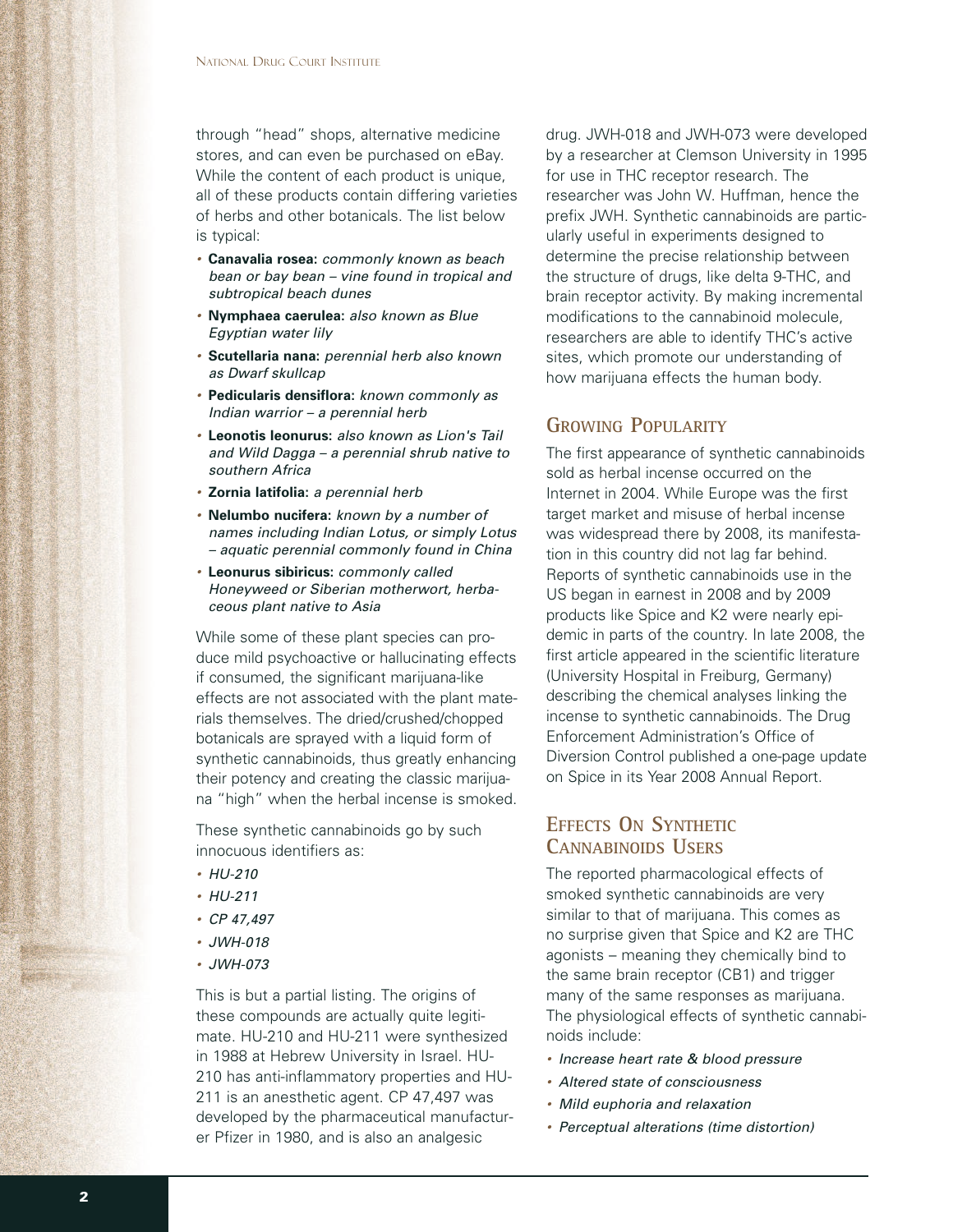- *• Intensification of sensory experiences*
- *• Pronounced cognitive effects*
- *• Impaired short-term memory*
- *• Increase in reaction times*

Some reports indicate that JWH-018 binds to the CB1 receptor with even greater affinity than marijuana. Researchers in Japan have surveyed over 40 herbal preparations on the market and determined that the concentration of synthetic cannabinoids varied by a factor of fifteen, which likely explains the variability of the intensity of effects reported by users. Prolonged use of the synthetic cannabinoids has also led to publications indicating that, like marijuana, Spice and K2 can produce withdrawal symptoms and dependency syndromes similar to those identified in chronic marijuana smokers. Recently, the American Association of Poison Control Centers reported 567 cases in 41 states in which people had suffered adverse reactions to Spice during the first half of 2010. As opposed to only 13 cases reported in all of 2009. The longterm health ramifications of smoking synthetic cannabinoids remain unstudied.

# **LAWS REGARDING SYNTHETIC CANNABINOIDS**

At the present time, there is no federal ban on most of the synthetic cannabinoids. As a result, the current legal status of synthetic cannabinoids is an evolving patchwork of local and state laws. Products such as Spice and K2 have been banned in approximately a dozen states and in some local jurisdictions. More such prohibitions are making their way through many state legislatures.

As is often the case with designer drugs, the ability to detect these compounds through drug testing lags behind the popularity of their emergence. At the writing of this article, there are no screening tests capable of detecting synthetic cannabinoids in urine. Due to the fact that pure synthetic cannabinoids and their metabolites are difficult to obtain and combined with the reluctance of manufacturers/laboratories to invest significant resources in what may be a transient abuse

trend, the prospects for either on-site, rapid tests or laboratory-based screening appears unlikely. However, there are several national laboratories that have begun to offer urine synthetic cannabinoid testing commercially, utilizing sophisticated LC/MS/MS technology. While these tests afford drug courts with some detection options, many questions remain unresolved: Which of the many synthetic cannabinoids/metabolites will be detected by these tests (likely to vary between laboratories)? What are the appropriate detection cutoff levels? What is the detection window for synthetic cannabinoids? To what extent will LC/MS/MS testing be useful without a preliminary screening test? Will the costs associated with testing for synthetic cannabinoids influence the court's ability to provide effective abstinence monitoring?

As an alternative to or as an addition to testing, courts are urged to use existing community supervision personnel to extend the court's surveillance reach. Increased search and seizure practices employing probation, law enforcement and court marshals can be effective in monitoring client behaviors in situations where drug testing approaches are insufficient. For clients suspected of synthetic cannabinoids abuse, searches should be frequent, random, unannounced and occur during non-governmental hours. An intrusive inspection of a client's home, car, school, work, "hangouts" and other restricted areas provides a visible message to all participants as to the court's monitoring vigilance. Some courts have established sanctions of greater severity if evidence of synthetic cannabinoids is identified – believing that the use of these drugs by clients is a purposeful attempt to perpetrate a fraud on the court (since current testing for synthetic cannabinoids is limited).

It is unclear as to whether the phenomenon of synthetic cannabinoids is a passing fancy or a substance abuse trend that will remain taxing to client monitoring efforts. With an uncertain legal future and limited drug detection strategies, in the short term, evaluating synthetic cannabinoids usage will continue to be a challenging endeavor for drug court programs.